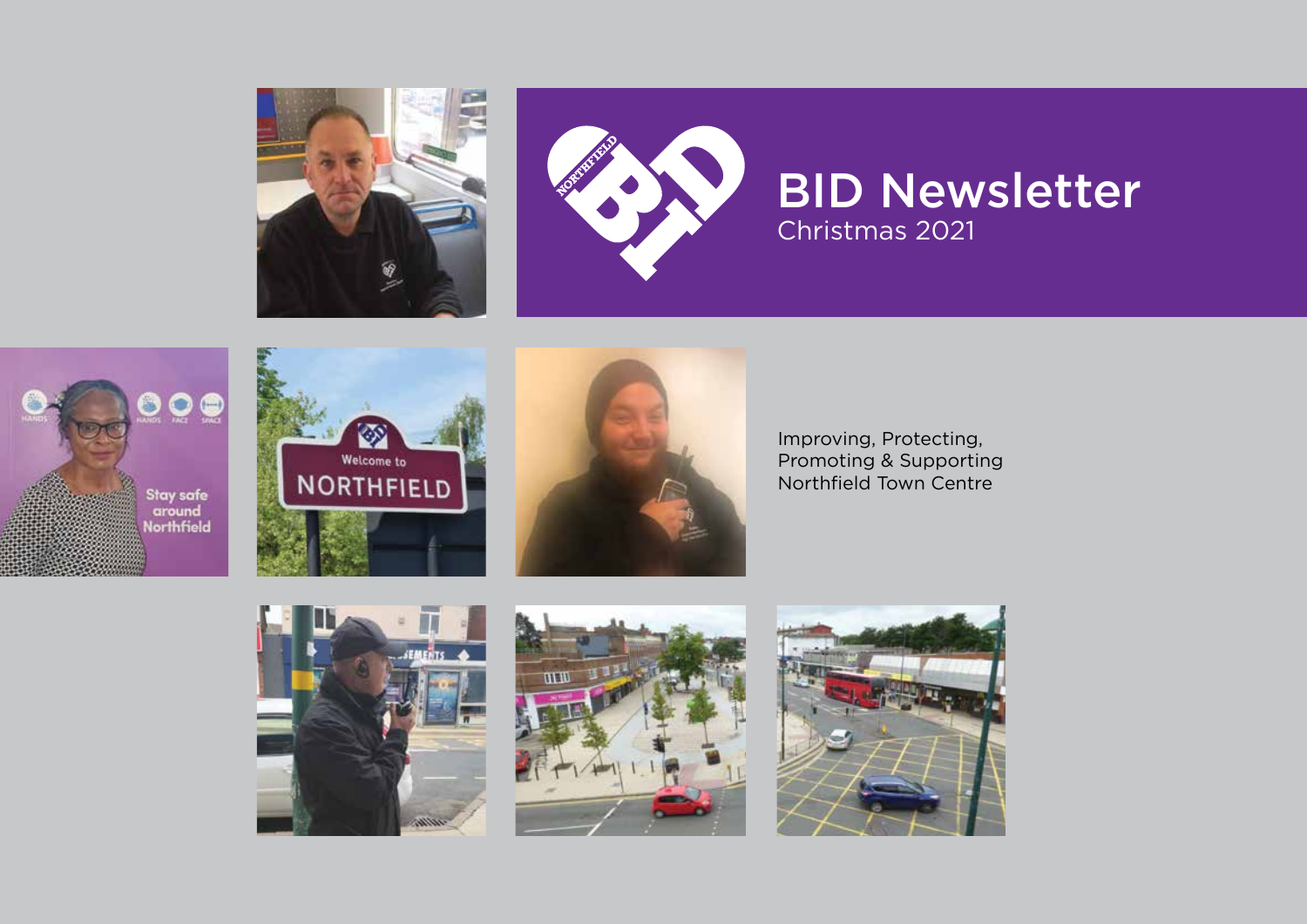## The results

### are finally in!...

On 19th November 2021, Northfield Town Centre BID (otherwise known as Northfield BID) was successful in its second renewal of the BID services and projects that were detailed in 'Our Plan for Improving, protecting, promoting and supporting Northfield Town Centre (2022-2026)'.

An overwhelming vote of confidence by the majority of the Northfield business community voted 77.68% by number and 70.23% by rateable value, cemented a third term for the BID, to start working towards meeting our priorities as from January 2022 to December 2026.

At our first meeting in January, the BID Board, along with the BID management team will start to plan and deliver upon the projects and priorities, determined through our conversations with you. We are so looking forward to our continuing partnership in creating a competitive advantage for Northfield Town Centre as a local centre, and the Northfield business community that chose to do business here, in our unique value proposition, differing from other neighbouring local centres. We aim to play a significant role, working in collaboration with local decision makers to 'regenerate' Northfield Town Centre, so as to restore 'business and customer confidence' as we look towards becoming the principal 'retail plus' local centre in South-West Birmingham.

Our 'Yes' vote is attributed to the work of the BID officers, who have worked extremely hard to improve Northfield Town Centre for the better, and we hope for your continued support as we journey into our third term. On behalf of the Northfield BID Board of Directors, and the BID officers, Marcia, Tony, Tom & Ben thank you for your support.

Merry Christmas and Happy New Year!



IMPROVING, PROTECTING, PROMOTING & SUPPORTING NORTHFIELD TOWN CENTRE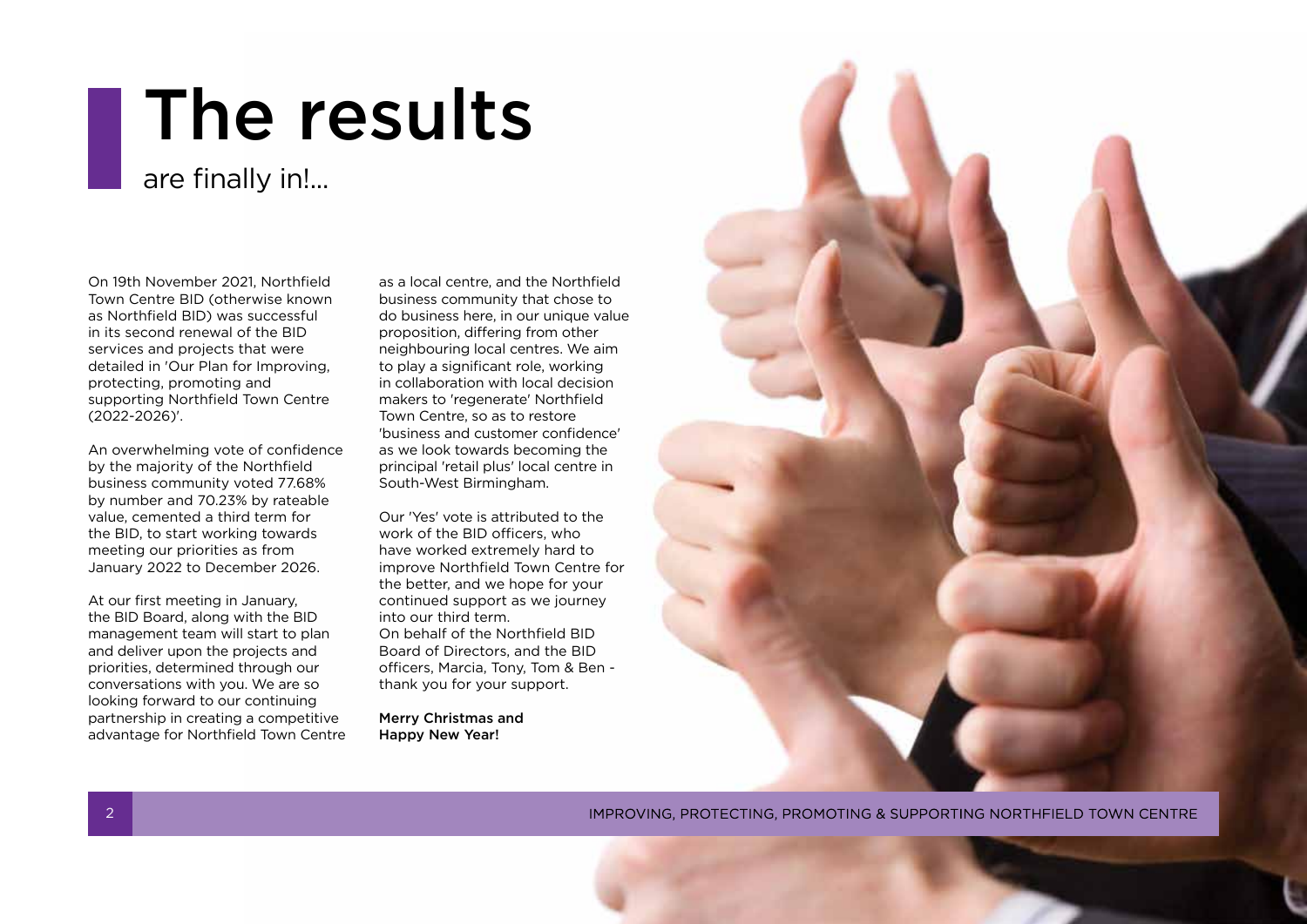## Come on down!

Calling all you budding potential directors...



We are just about to start our third term, to continue the excellent start that Northfield BID has achieved to date. On our very small budget, we have achieved so much more than we could have possibly achieved when we first started out in January 2012. As we said in our business plan proposal, we have done so much, and we know we have so much more to do. We want YOU, YOU the business owner, branch manager with your expertise to join the other BID directors as we look to implement our third business plan.

We are looking for budding directors who have a 'passion' for Northfield Town Centre and can see objectively what needs to be achieved to meet the business plan objectives for the remainder of the third term. Whilst we will welcome all types of **business** and administration expertise, we would also welcome 'perspectives' from the **financial, legal and third** sector Northfield businesses who have expertise in income generation

and grant writing. So, does this interest you?

#### Your Commitment?

At the moment, the BID Board meets a minimum 6 times a year, virtually, with an AGM in person open forum style meeting. The meetings are no longer than an hour and half. Your role as a BID director is to provide strategic and operational direction to proposals presented to the BID Board for their consideration, spend reviewing proposals to ensure the BID's scarce resources are used effectively and efficiently. Being a BID director can a very rewarding experience, providing opportunities to make a difference for the better, as a collective.

So, get involved with making YOUR Northfield Town Centre a much better place for the whole of Northfield, which will not only benefit your business and your customers, but improving the

sustainability of Northfield for the future! We want to make Northfield Town Centre a 'destination of choice, rather than a destination of necessity!'

### Why don't you join us?

For further information about being a Northfield BID director, please contact:

Andy Clarke Northfield BID Chairman

 $\boxtimes$  [phase2hair@gmail.com](mailto:phase2hair%40gmail.com?subject=)

Marcia Greenwood Northfield BID Town Centre Manager

 $\boxtimes$  [m.greenwood](mailto:m.greenwood%40northfieldbid.com?subject=) [@northfieldbid.com](mailto:m.greenwood%40northfieldbid.com?subject=)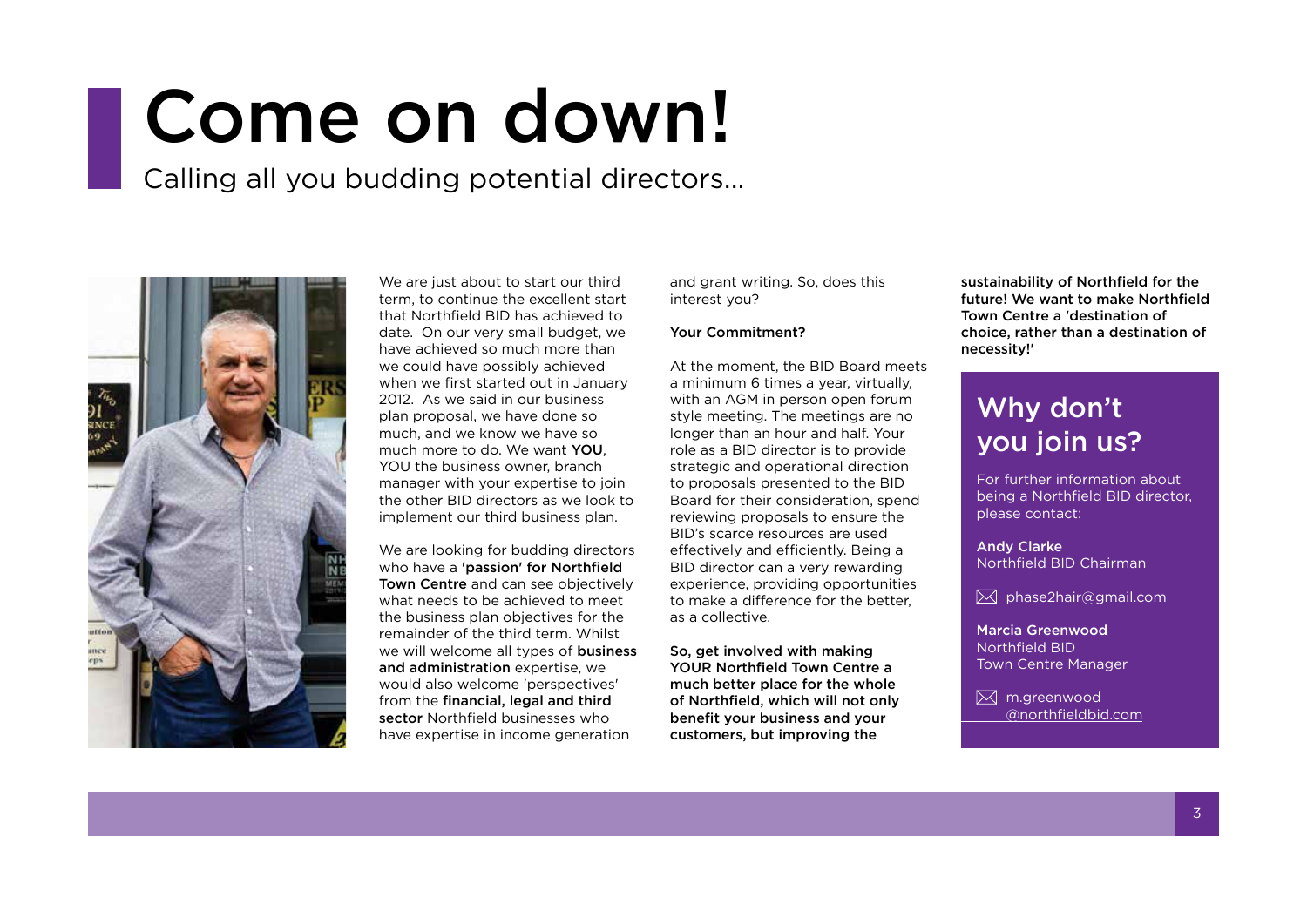# BID Levy billing

(from January 2022 to March 2022)



Just a very quick reminder...

All businesses that have a property rateable value over £3,500, and are not exempt from payment of BID levy, will be receiving a levy bill from Birmingham City Council for the remaining part of the financial year (to cover for BID services until 31st March 2022).



The endorsed business plan details the new BID levy arrangements for the new BID term. The BID levy has slightly increased by 0.1% (1.7%) as from 1st January 2022. 1.7% levy per premises rateable value will remain static until 31st March 2023 (utilising the 2017 Local Non-domestic Rating List).

You will then receive an annual BID levy bill in February 2022, to cover the new financial year starting 1st April 2022 to 31st March 2023. That means that you will be receiving TWO BID levy bills in total to cover January 2022 to March 2023.

If you have any queries or questions, please contact us. Our details can be found on page 6.



IMPROVING, PROTECTING, PROMOTING & SUPPORTING NORTHFIELD TOWN CENTRE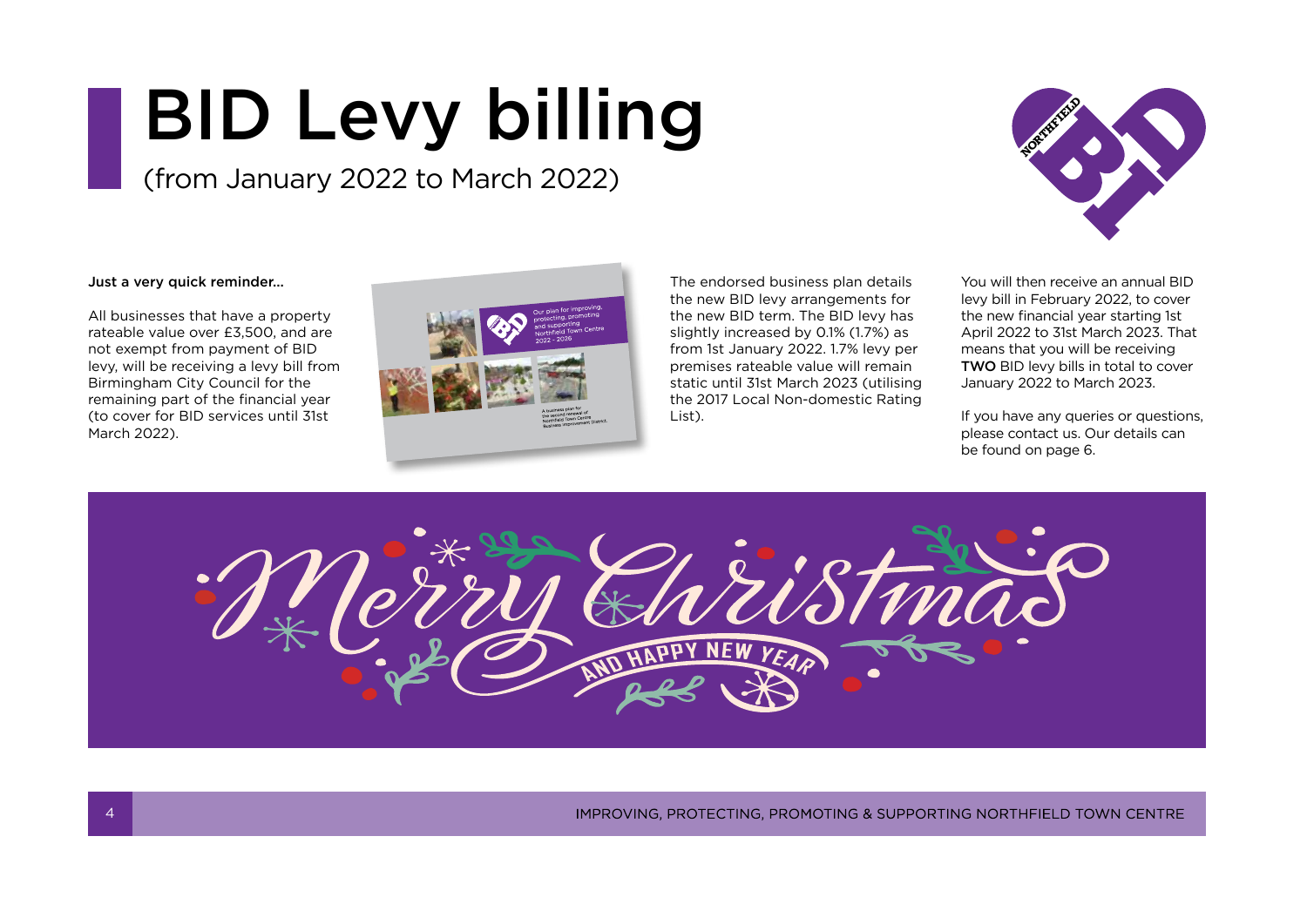## Funded training

### to help you achieve your goals in 2022

Adult Skills for Work can support residents aged 19+ and in employment with:

- Qualifications to progress in your current role
- Skills to increase your earning potential
- Gain industry recognised and accredited qualifications
- Progression to higher level courses or apprenticeships

The programme delivers a variety of training, including:

- Business Management
- Construction
- Digital/ICT
- Engineering and Manufacturing
- Functional Skills
- Health and Social Care
- Warehouse and Storage

#### Upcoming Opportunities!

Are you interested in a career in IT or looking to progress within the sector? Why not complete a Level 3 qualification in Computer Coding or Cyber Security.

These qualifications are great for anyone wanting to become a software developer, IT Security Technician, or a Cyber Security **Consultant** 

For more information, please contact Alex Johnson

07458 144622

- $\bowtie$ [alex.johnson@serco.com](mailto:alex.johnson%40serco.com?subject=)
	- [www.serco-asw.com](http://www.serco-asw.com)
- www.facebook.com/ l fl [adultskillsforwork](http://www.facebook.com/adultskillsforwork)